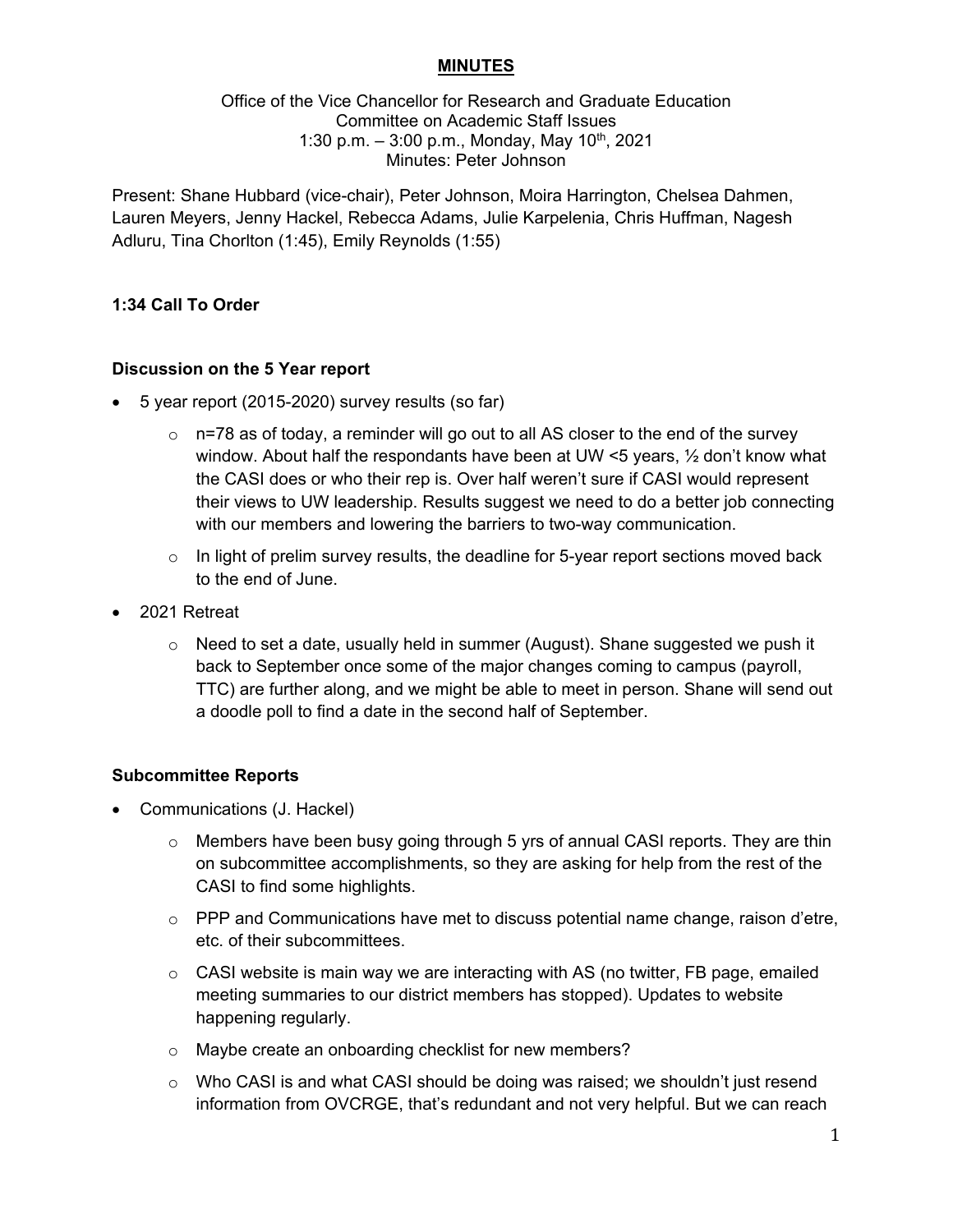out after new messages from OVCRGE leadership go out and solicit reaction/ responses from AS.

- Nominating and Districting (Johnson(\*chair), Hubbard)
	- o Elections for four seats were run last month, congrats to winners. Shane was reelected to another 1yr term as vice-chair
	- o Redistricting will come after TTC realignment.
- Personnel Policies and Procedures/HR Design (Meyers(\*chair))
	- o Very appreciative of Julie's HR updates, it's helpful to have the expert attending our meetings.
	- o Discussed dropping 'Personnel' from name, looking at other campus CASIs to see how they're named/organized.
	- o Changes to bylaws to end uncontested elections are coming soon.
- Professional Development and Recognition (Adluru(\*chair), Adams, Huffman)
	- o Looking for new chair, discussions are ongoing among members.
	- o Survey appears to have been successful/useful, results will be analyzed and a summary report will go out to the CASI when available (aim is for end of June).

# **Business**

- Academic staff from the 8th district raised an issue to the CASI, regarding the September 8 start to next semester.
	- $\circ$  The first day of instruction falls on Rosh Hashanah, and the staff member asked their CASI representative to investigate if it can be moved. Complicating matters, the semester has to begin after September 2 by law, September 6 is Labor Day. UW will not move the start date, instead it has asked all fac/staff to accommodate any students impacted by the conflict, and that materials be available ahead of time so students, TAs, and profs who will not be in class don't miss anything.
	- $\circ$  The Aquatic Center core Equity and Diversity committee is preparing a letter to the Chancellor asking for more thought/awareness when it comes to non-christian holidays.
	- o Tina Chorlton will raise this issue at the larger OVCRGE Equity and Diversity committee meeting this week and will report back to CASI.
- HR update from Julie
	- $\circ$  TTC: project deadline was extended to November  $7<sup>th</sup>$ ., Employee mapping continues; many new hires since the last mapping exercise happened, so OVCRGE-HR has been working with the Centers to review and update their employee mapping spreadsheets. OVCRGE-HR is reviewing all employee mapping for consistency with job functions and titles across the Centers and will work closely with them on issues that arise. Once the employee mapping is complete, conversations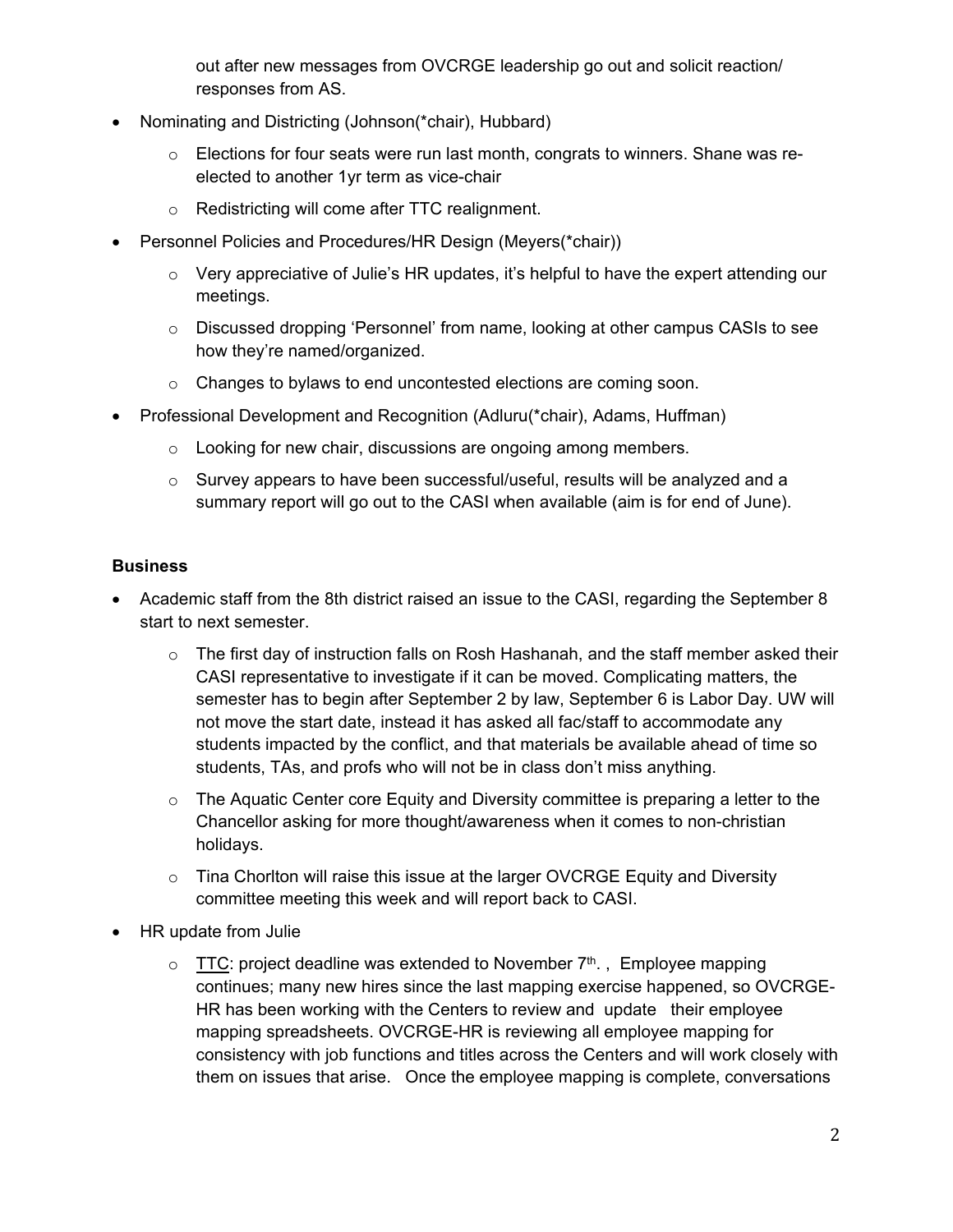between managers and employees will begin. The conversations are to be completed by early September 2021.

o COVID update: OVCRGE-HR has been on call since August 2020 for employees who test positive for COVID and work onsite. They are responsible for alerting supervisors and Center Directors to follow the campus guidelines when employees test positive. Friday, May  $7<sup>th</sup>$  was last day for divisions to be notified by UHS for employees who test positive for COVID. Now, if an employee tests positive through UHS they are not required to report it. Employees should report it to their manager so work units can take the necessary steps. Access to campus facilities will no longer be managed by Badger Wellness Ambassadors.

While Badger Wellness Ambassadors will not be staffing building entrances, a green Badger Badge may be specifically required for members of the campus community to access certain spaces, events, or other in-person activities. For example, some laboratories may require a green Badger Badge for entry, instructors may choose to require a green Badger Badge for students participating in in-person instruction, and operating units may ask those attending group meetings to have a green Badger Badge. Visitors and guests, who are unable to use the Safer Badgers app, will not have access to these spaces, events, or other in-person activities. As noted below, a green badge can be obtained by regular COVID testing or proof of vaccination.

While the campus anticipate fewer locations will require a Badger Badge check to enter, they expect all members of the campus community to maintain their green/building access granted Badger Badge to ensure they can access all facilities and events, without limitation, throughout the summer. This can be done through regular testing or proof of vaccination.

 $\circ$  Remote work: OHR received hundreds of comments from the campus community and are looking at these and at which areas of the policy need to be addressed. A variety of issues have been identified.

Emerging themes:

- Tone there are concerns about the policy's tone, particularly the opening language which stresses onsite work. The language is viewed as discouraging remote work and/or not appropriate for the remote work policy, even if it needs to be elsewhere.
- Equity Issues there are different standards across campus and within work units which may lead to discriminatory actions.
- **Faculty/Graduate Assistant exclustion from the policy**
- **•** Definition of Remote Work particularly the difference between remote work and workplace flexibility. This needs more clarity. Individuals who occasionally work from home is not "remote work." Remote work is regular activity that is agreed upon.

The Office of Human Resources will be engaging Executive Leadership Team and should have an update in the future.

There will be numerous resources created to support the policy.